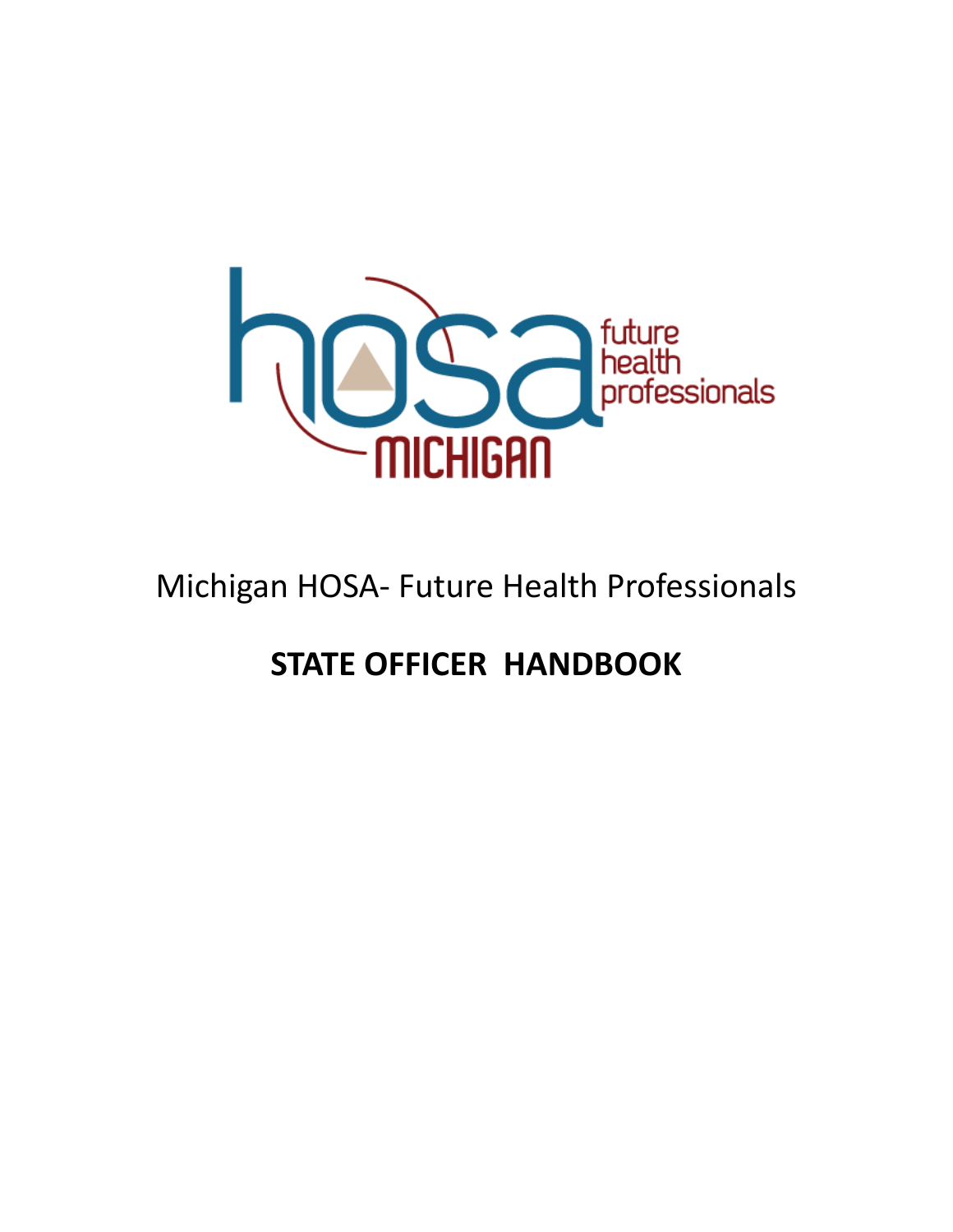#### *INTRODUCTION*

*CONGRATULATIONS! You have been selected by your fellow members to represent the Michigan Association of HOSA- Future Health Professionals. In accepting a position on the State Executive Council, you have agreed to assume additional responsibility. We are looking forward to working with this team.*

*Michigan HOSA State Officers are a critical component to the success of our organization. State officers help to plan and facilitate Michigan HOSA conferences. Serving as a state officer is a wonderful opportunity to work on a team of driven individuals all striving for the same goal; to serve our members and improve Michigan HOSA.*

*The honor you have received carries an obligation for the future of the health education students in Michigan. Your teachers, chapter, school, community, and parents share in your joy and obligations. Remember these valuable resources as you map your course for the coming year.*

*Remember, you are a Michigan HOSA state officer, representing the organization. Therefore,* what you say, the way you act, and the course you choose will not only affect you, but the total *organization.*

*Best wishes for a successful year in Michigan HOSA!*

*Mark & Sam*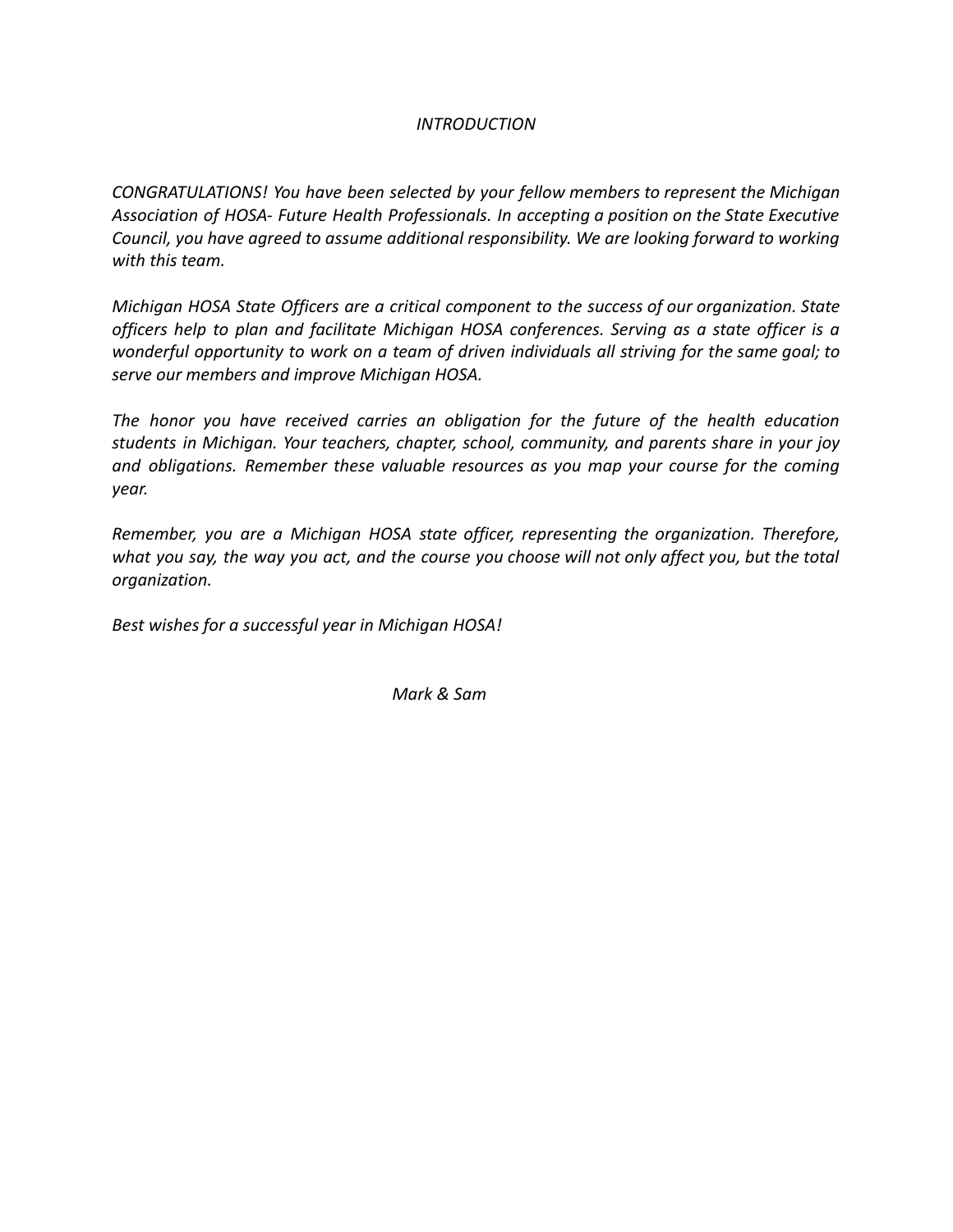### **RESPONSIBILITIES OF STATE OFFICERS**

#### **To the organization . . .**

Your greatest responsibility as a HOSA state officer is to represent the thousands of members throughout our state. Therefore, first impressions are very important. Often you will be the only HOSA member that a business or education leader will have the opportunity to meet. Therefore, often our entire organization will be judged by others' impression of you. Consequently, you must always be mindful of the image you project.

#### **To members of HOSA . . .**

As a HOSA state officer, you have the challenge of providing guidance, leadership, and inspiration to Michigan HOSA members. Remember that they look up to you and the example that you set will affect their enthusiasm, involvement, and emotions towards HOSA. You must exhibit the qualities of leadership that will contribute to the growth of the organization and its members.

#### **To your fellow state officers . . .**

There will be many opportunities throughout the year where your team will be traveling, lodging and working together in fast-paced, high stress situations. This means teamwork on the part of the HOSA state officers is not only important, but also necessary.

#### **To Michigan Association functions . . .**

State Officer Training: The state officers with state staff will meet one time before the start of the conference season for training and planning sessions. The HOSA State Office will pay for lodging directly and all of the meals. It is very important for each officer to attend all sessions of the meeting.

State Leadership Conference: Each officer will be responsible for planning, promoting, and executing the state leadership conference. Responsibilities will be divided during pre-conference planning. Each officer must be present for the pre-planning and all general sessions of the state leadership conference. The HOSA State Office will cover lodging expenses and all meals directly.

As a state officer, it is extremely important to realize that you will be called upon to exhibit far greater qualities of leadership at the state leadership conference than at any other times during your term of office.

Regional Leadership Conferences: Michigan HOSA hosts nine regional conferences. It is not mandatory for each officer to attend all nine, but we ask that you plan to attend at least two. It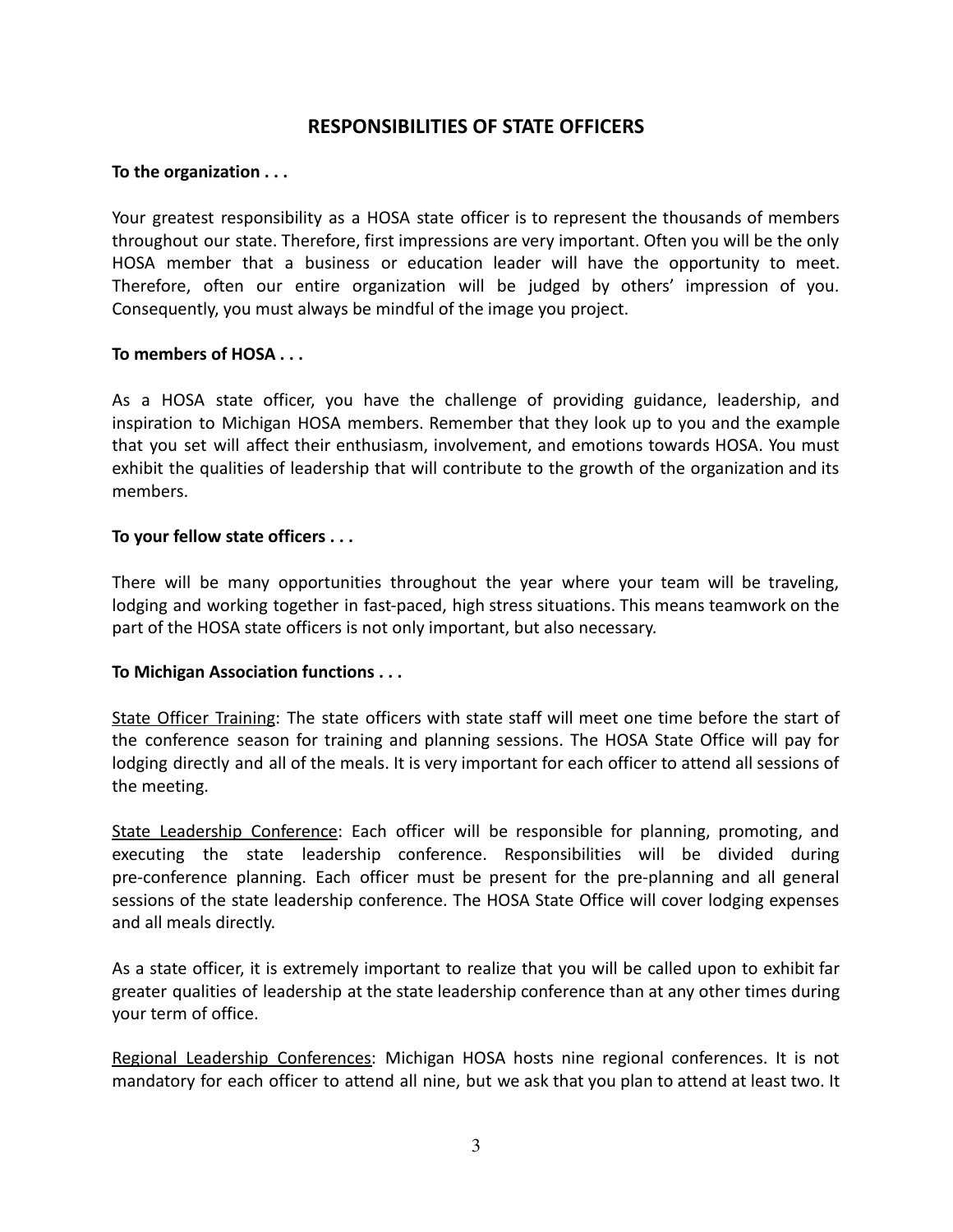is important that at least two members be present at a conference (the U.P. conference may vary).

There are many different jobs state officers will perform at a regional conference, and not every conference is the same. Therefore, it is important to be flexible and willing to serve in many different capacities.

#### **GROWTH - ATTITUDE**

#### **Officer growth:**

- $\Box$  In this position, you will often carry the "burden of conversation." Be prepared to start conversations with members and advisors who you will meet throughout the year.
- $\square$  Be inquisitive. Question the people you come in contact with. Learn something new from each of them. Get interested in them, their life, their interests, their family, and their work. Ask questions both to individuals and groups. Get in, speak up, think, plan questions, and try to learn.

#### **Officer attitude and mode of life:**

- $\Box$  Make sure your clothes are neat and that you are well groomed. If you have a question about the dress code, please ask before the event.
- $\square$  Speak positively about others at all times. If you have a question or concern, go directly to the person involved and do so immediately.
- $\Box$  Always look for ways to involve others. Make other members feel involved and important.
- $\Box$  Deal with problems constructively and realistically but don't let problems or the talk of problems water down your spirit and desire to constantly portray an optimistic, progressive, and inspired attitude.
- $\Box$  Be personally and sincerely interested in each individual you meet. Become a part of their life by delving into their interests, their aspirations, their goals, and their challenges. Don't talk about yourself. Find something good about them and emphasize it. It will help build confidence in the individual if you are sincere and realistic.
- $\Box$  Accept constructive criticism as a means of self-improvement.
- $\Box$  Understand that you will be expected to miss time away from work, school, and home throughout the entire term of office. The HOSA State Office will try to be flexible; however, you will be responsible for speaking with teachers/professors, parents, and employers when activities warrant it.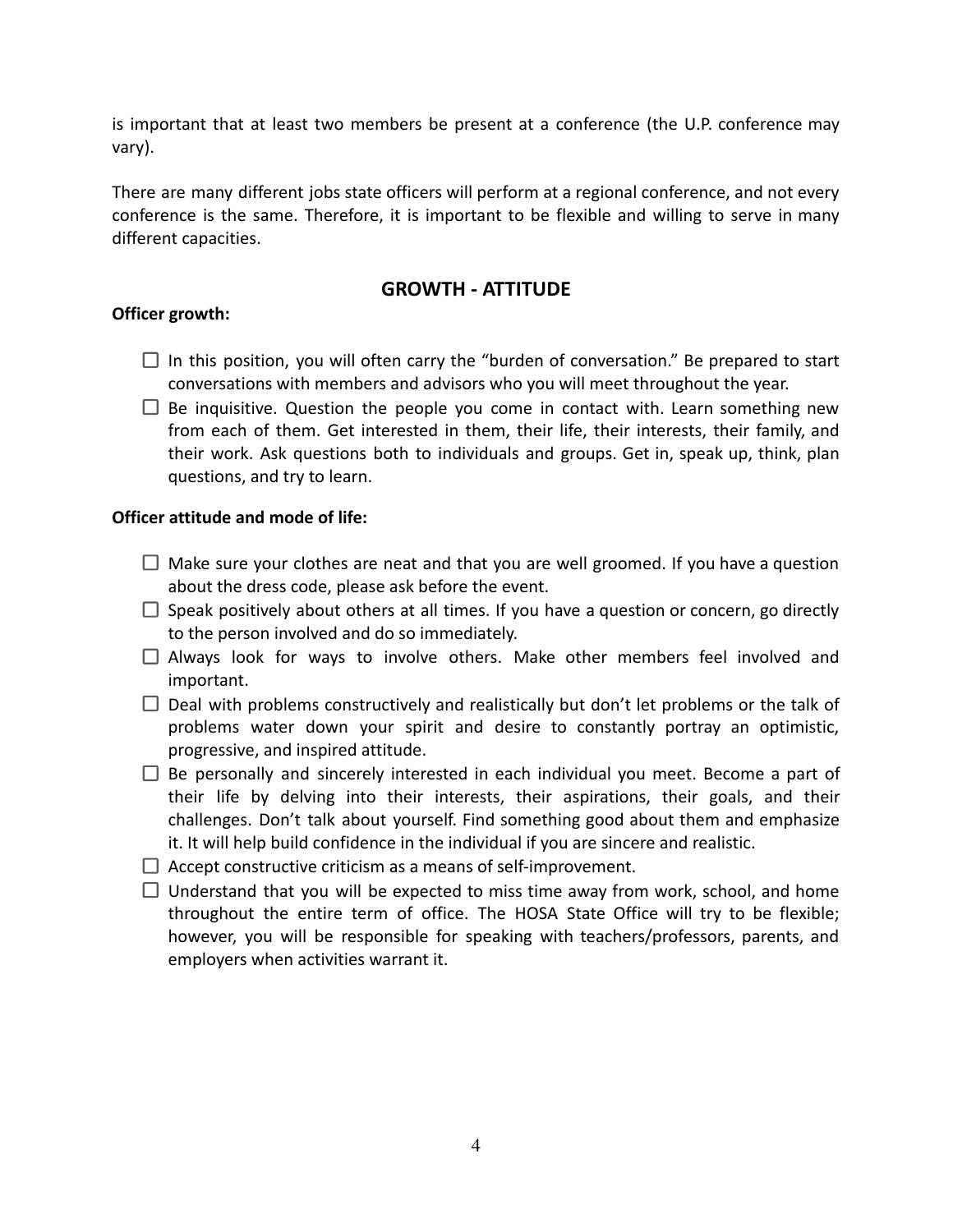## **STATE EXECUTIVE COUNCIL CODE OF ETHICS & SOCIAL MEDIA POLICY**

As a state executive council member of HOSA- Future Health Professionals- Michigan Association, I understand and agree to the code of ethics:

- 1. To refrain from smoking in public places while representing the organization (either in or out of uniform)
- 2. To refrain from drinking alcoholic beverages (beer, wine, and/or liquor)
- 3. To refrain from using illegal drugs of any kind
- 4. To be willing to take and follow instructions and complete all tasks as directed by those responsible for them
- 5. To serve as a member of the officer team by always maintaining a cooperative attitude
- 6. To use wholesome language in all speeches and informal conversations
- 7. To maintain proper dress and good grooming in all occasions based on the Michigan HOSA dress code
- 8. To maintain dignity while being responsible, concerned, and interested in fellow members
- 9. To be prompt at all meetings and assignments
- 10. To avoid participation in and actively discourage any conversations which belittle or downgrade fellow members, officers, and/or adults
- 11. To treat all members equally and behave in a manner which conveys and commands respect without any air of superiority
- 12. To **communicate . . . COMMUNICATE . . . COMMUNICATE!!!**
- 13. To adhere to the following social media policy:

*By virtue of my State Executive Council position, I understand that members, advisors, and other individuals whom I may or may not know or approve may see my online activity. Accordingly, I will represent my organization, state, and school with respect. This means that for my term of office, any content I post using online services such as e-mail, Facebook, Twitter, Instagram, or other sites will adhere to the high standards of respect and professionalism of our organization. I agree to add the designated Michigan HOSA staff member(s) as a "friend" on Facebook, Twitter, Instagram, and other social networking sites for the duration of my term of office.*

*If I am in violation of this policy by posting inappropriate material, depending upon the severity of the material that is posted, I understand that such action may result in immediate removal from office. Furthermore, if I receive a request from a Michigan HOSA staff member to remove said material and it is not removed as requested within two business days, I will be placed on probation or removed from my state officer position. If I am placed on probation, I understand that this will be considered a final warning and any other violations will result in immediate removal from office. I also understand that my actions will also be subject to any consequences from my advisor or school.*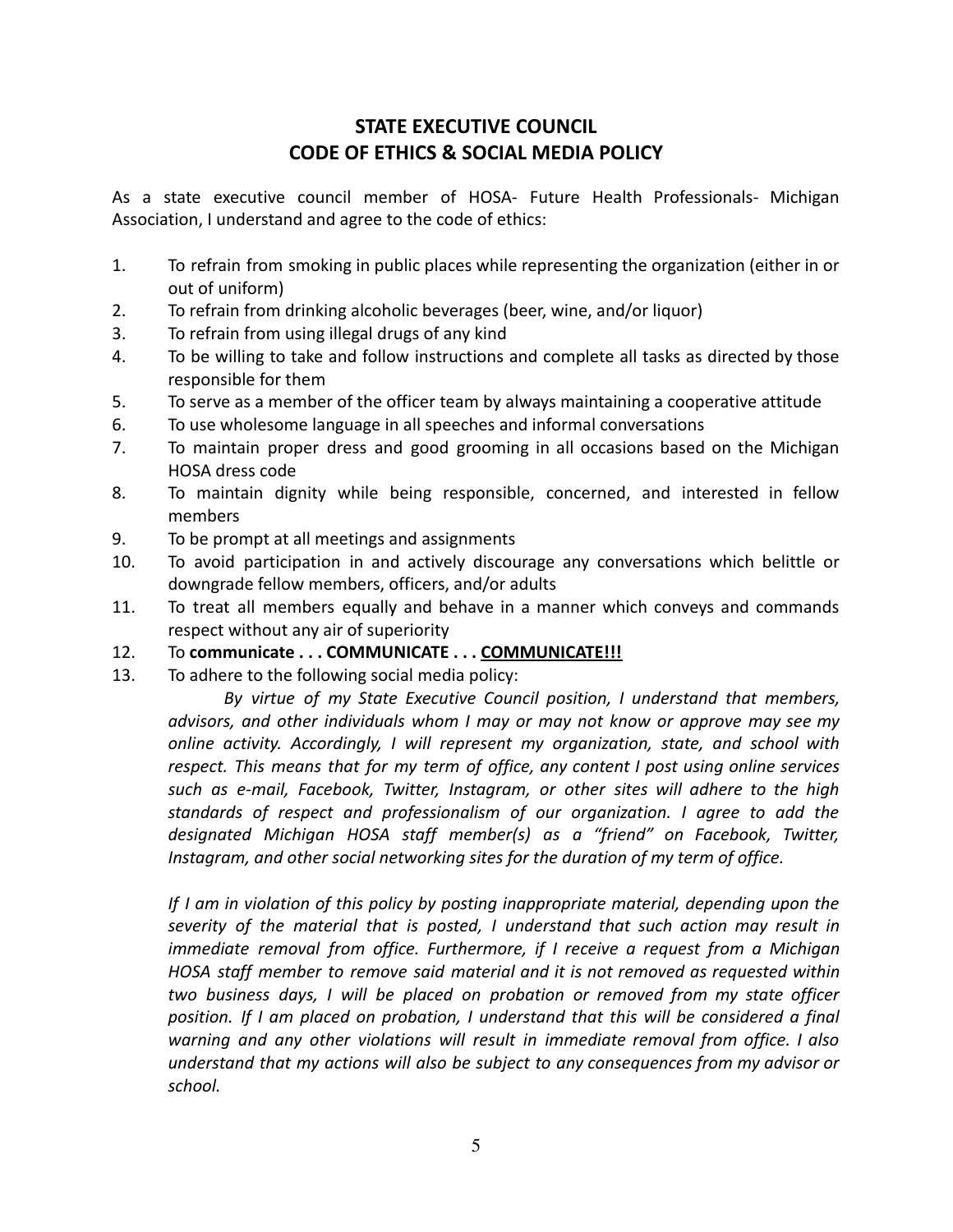I further understand that violation of the above mentioned code of ethics may result in immediate termination of my officer position per the state director and the Michigan Association will declare my office vacant.

## **POLICIES AND PROCEDURES**

- $\square$  State officers are directly responsible to the state director and state staff. Regional advisors may also work closely with the officer on activities and assignments on the regional level.
- $\Box$  If it is not possible for you to fulfill an assignment, please notify the state director and state officer coordinator immediately. Remember that others are depending on you. Be sure to notify the HOSA State Office if you will be unable to meet the deadline.
- $\Box$  Your education takes precedence over assigned activities. If you have conflicts because of school, please contact the state director immediately after becoming aware of the conflict.
- $\Box$  Michigan HOSA will pay for all lodging and meals for conferences. Officers will not need to pay for anything except if they choose to purchase something on their own. If individuals drive to a conference location, mileage will not be reimbursed. Any other miscellaneous expenses that require reimbursement (with approval of HOSA staff), please turn in a receipt.
- $\square$  Please review your family commitments or "future" family commitments that may possibly conflict with your state executive council responsibilities.
- $\Box$  Please note that any issues relating to the ethics and morals of an individual's personal life (stealing, plagiarism, violation of local, state, and federal laws, etc.) may be evaluated and can serve as grounds for termination.
- $\Box$  Punctuality is very important. If you have an appointment, plan to arrive before the appointed time. Being on time means being at least 10 minutes early. Please communicate if you will be late.

### **DRESS CODE**

State officers must wear the HOSA Official Uniform at all conferences. The official uniform includes:

- $\Box$  Navy blazer with HOSA emblem affixed over the heart
- $\Box$  Matching navy slacks or navy knee-length skirt
- $\Box$  White, closed-neck, dress shirt suitable for tie or scarf
- $\Box$  Maroon HOSA scarf of long tie
- $\Box$  Closed-toe blue or black shoes (hose optional)

Please note officers will be on their feet and walking a lot during conferences. Therefore, please wear appropriate, COMFORTABLE shoes for events.